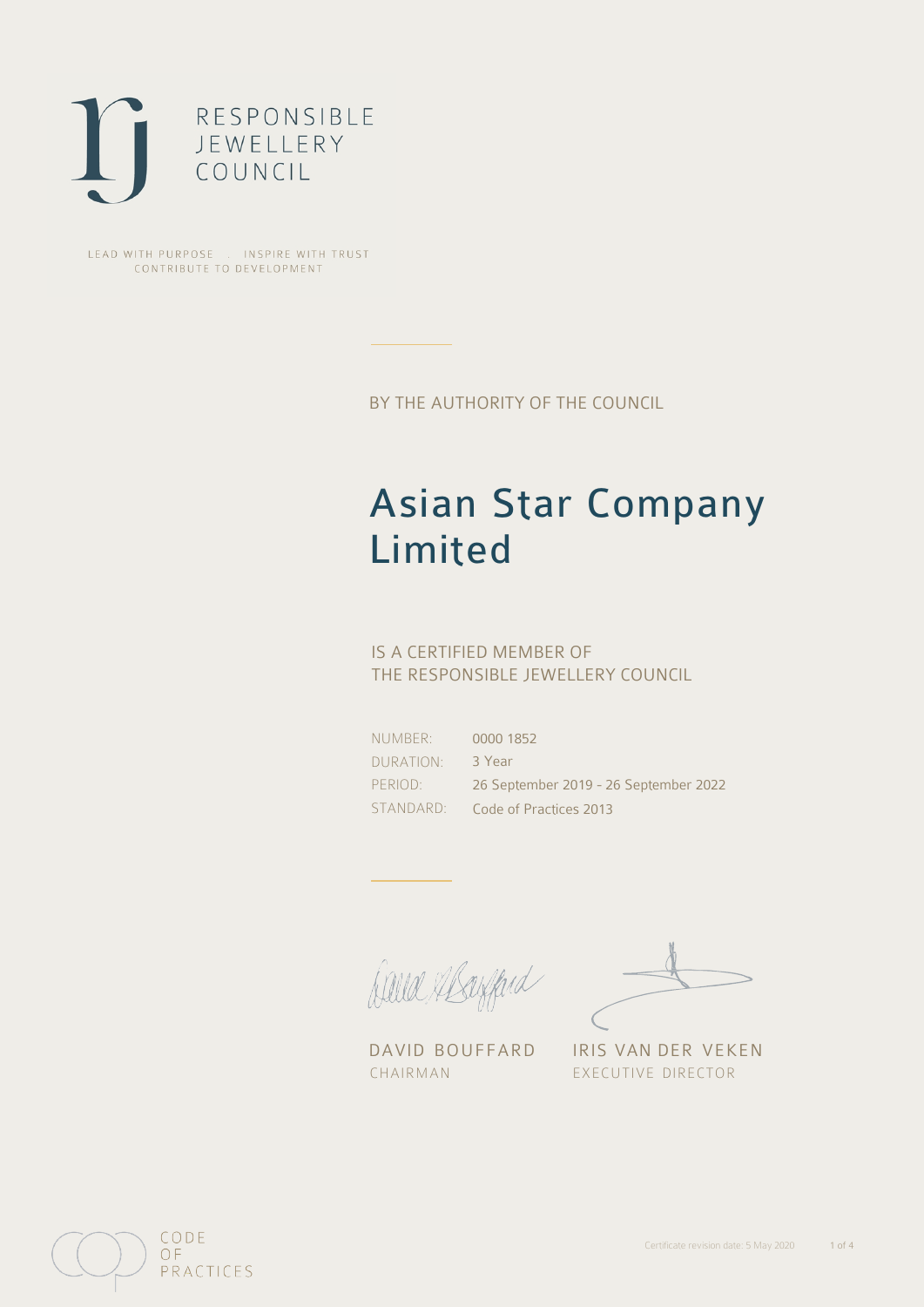

# **CERTIFICATION OVERVIEW**

| <b>MEMBERSHIP</b><br><b>FORUM</b>      | Diamonds and Coloured Gemstones Trader, Cutter and/or Polisher                                                                                                                                                                                                                                                                                                                            |
|----------------------------------------|-------------------------------------------------------------------------------------------------------------------------------------------------------------------------------------------------------------------------------------------------------------------------------------------------------------------------------------------------------------------------------------------|
| <b>AUDIT</b><br><b>DATE</b>            | 06 December 2021                                                                                                                                                                                                                                                                                                                                                                          |
| <b>AUDIT</b><br><b>TYPE</b>            | Mid-term Review (onsite)                                                                                                                                                                                                                                                                                                                                                                  |
| APPLICABLE<br><b>STANDARD</b>          | Code of Practices 2013                                                                                                                                                                                                                                                                                                                                                                    |
| <b>ACCREDITED</b><br><b>AUDIT FIRM</b> | ISOQAR (India) Pvt. Ltd                                                                                                                                                                                                                                                                                                                                                                   |
| APPLICABLE<br><b>PROVISIONS</b>        | 1. General requirements: 1-4, except 3.2<br>2. Responsible supply chains and human rights: 5-12, except<br>6.2, 7.1, 9.3 and 11.2-4<br>3. Labour rights and working conditions: 13-20, except 17.3<br>and 19.3<br>4. Health, Safety and Environment: 21-25<br>Diamonds, gold and platinum group metal products: 26-28,<br>5.<br>except 28<br>6. Responsible mining sector: Not applicable |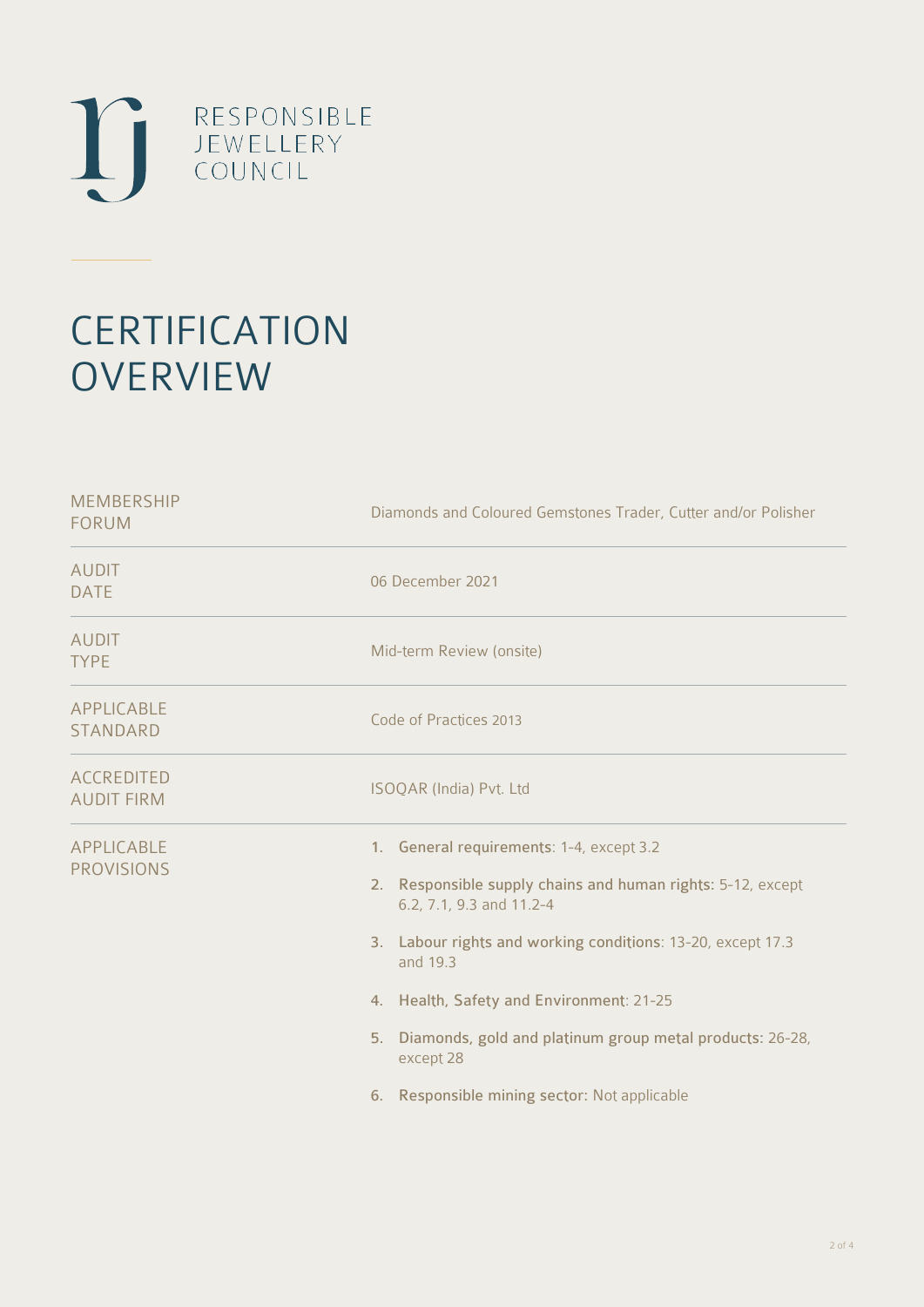| <b>PROVENANCE</b><br><b>CLAIMS</b>         | These diamonds are from DTC and Originated in South Africa,<br>Botswana, Namibia and Canada.                                                                                                                                                                                                            |
|--------------------------------------------|---------------------------------------------------------------------------------------------------------------------------------------------------------------------------------------------------------------------------------------------------------------------------------------------------------|
| <b>AUDITOR STATEMENT OF</b><br>CONFORMANCE | Based on the scope and findings of the certification audit, the member<br>has demonstrated a conformance level consistent with a:                                                                                                                                                                       |
|                                            | 3 Year Certification                                                                                                                                                                                                                                                                                    |
| <b>NEXT AUDIT TYPE</b>                     | MID-TERM REVIEW (within 12-24 months):                                                                                                                                                                                                                                                                  |
|                                            | A. Mid-term review NOT required due to:                                                                                                                                                                                                                                                                 |
|                                            | No anticipated changes to the certification scope during the<br>certification period                                                                                                                                                                                                                    |
|                                            | <25 full time equivalent personnel                                                                                                                                                                                                                                                                      |
|                                            | Low risk of non-conformances due to management controls                                                                                                                                                                                                                                                 |
|                                            | Existence of parallel audits for schemes recognised by RJC                                                                                                                                                                                                                                              |
|                                            | Existence of rigorous internal audit programs                                                                                                                                                                                                                                                           |
|                                            | Strong internal controls ensuring effective review and closure<br>of corrective actions for non-conformances                                                                                                                                                                                            |
|                                            |                                                                                                                                                                                                                                                                                                         |
|                                            | B. Mid-term review (desktop only) required due to:                                                                                                                                                                                                                                                      |
|                                            | No impact on conformance levels from any changes to the<br>certification scope                                                                                                                                                                                                                          |
|                                            | 2 or less minor non-conformances with critical provisions or 4<br>or less minor non-conformances in general identified by the<br>audit (not covered by parallel audits for schemes identified as<br>equivalent to RJC's) for an individual member in the mining<br>sector or a non-mining sector member |
|                                            | Possibility of remote verification of actions                                                                                                                                                                                                                                                           |
|                                            | No risk to critical provisions                                                                                                                                                                                                                                                                          |